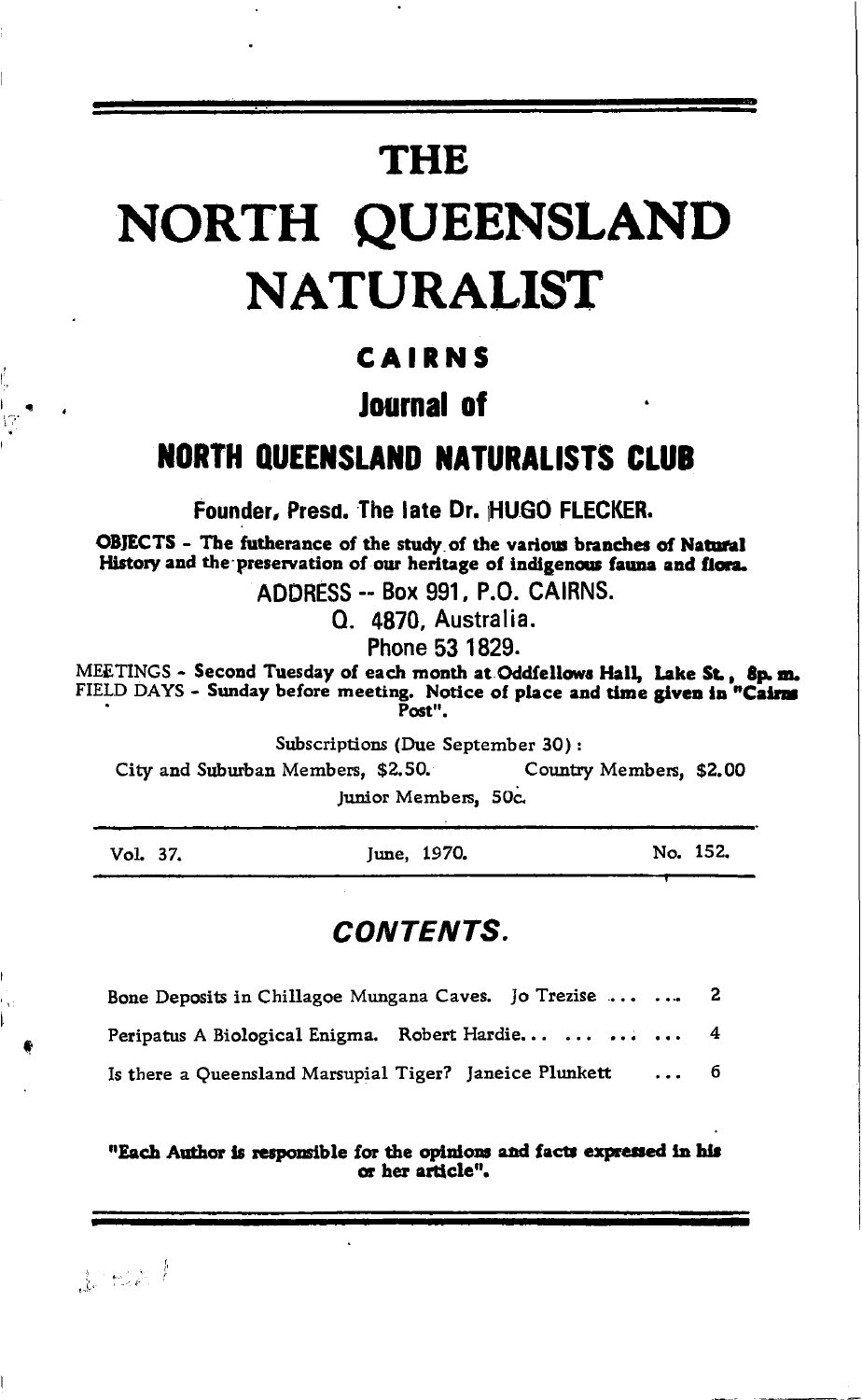Page 2.

#### NORTH QUEENSLAND NATURALISTS.

Club Officers -- September 30, 1969 to September 30. 1970.

#### President: A. J. CASSELS, Esq.

Hon. Secretary: Mrs. M. L. CASSELS. Hon. Treasurer: Mr. G. AYRES.

**Editor: Miss J. MORRIS.** 

# **BONE DEPOSITS IN CHILLAGOE-MUNGANA CAVES.**

The recent discovery of extinct marsupial bones in cave deposits of the Chillagoe-Mungana limestone series has again highlighted the rich potential of this interesting but so far little investigated area. Deposits of animal bones occurring in limestone caves can provide a valuable clue to past and present inhabitants of the limestones and surrounding country. Not only are the usual dwellers of the limestone bluffs represented in bone collections from caves, but also those that have died after inadvertently falling, and some whose bones have been washed in from outside.

The high rate of decomposition of animal matter in the dry tropics and the ravages of predators ensure that surface bone deterioration is rapid. Yet in the caves both temperature and humidity remain surprisingly constant, considering the extremes reached outside, throughout summer and winter, Wet and Dry, day and night. In this stable environment, aided by the preservative qualities of the limestones and carbonate-impregnated soil, bones may remain in a remarkably good state of preservation over long periods of time.

This may make their age at times difficult to determine, particularly where they do not occur in stratified deposits, as happened with the thylacine discovered in October 1966 in a cave (now known as Thylacine Hole) on the Nullabor, 68 miles west of Eucla. Age estimates for this animal, which still retained some body parts such as hair and skin, ranged variously from 1 to 2, 000 years!

The belt of limestone comprising the Chillagoe-Mungana series, with which this article is concerned, has not yet produced such an important find as that on the Nullabor, but possibilities of comparative finds certainly exist.

Nevertheless, random collections of bone remains have already resulted in some interesting finds. These include new records for the area, as well as some of animals which are believed to have disappeared following the early intensive settlement of the district for mining purposes.

A wide field of research still remains open into the collection, dating and classification of bone deposits and bone breccia, and in the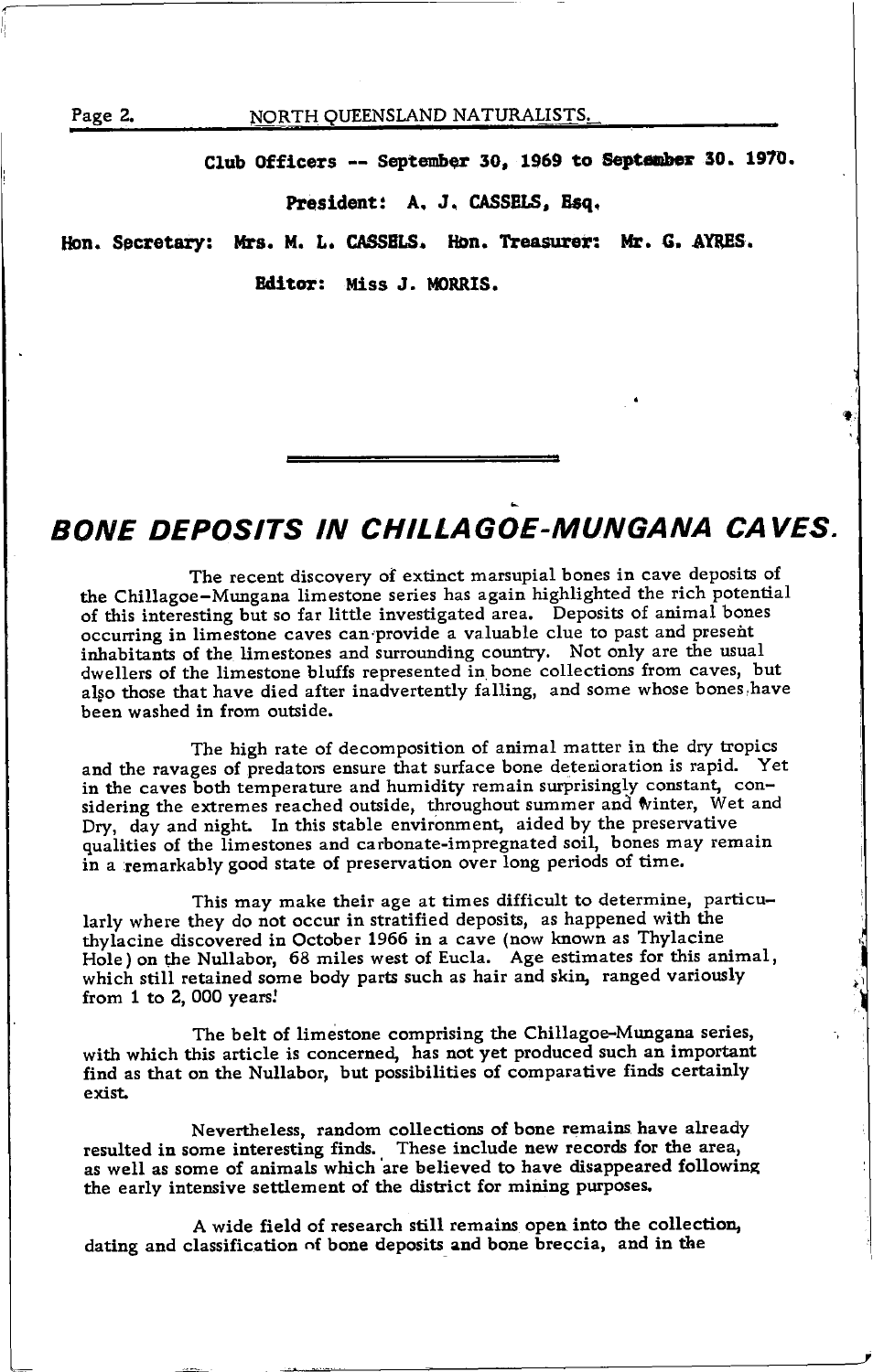investigation of bone and skeletal remains in secondary floor deposits of limestone.

A rough classification of bones so far collected from caves in the Chillagoe-Mungana area, and for the most part identified by the Queensland Museum, yields the following groups:-

Mammals, mostly eutherian and marsupial mammals. Aves. Reptilia.

Of these the mammals form the largest and most diverse group. day. Others, as in the case of the dingo, may also bring prey to be consumed there. Some venture right into the cave system or make their way in and out over debris left by collapsed roofs. In one case a whole litter of young piglets was found together with the mother in a cave where they had died after falling in and being unable to escape. In another case, a friend investigating a shelter on the side of a bluff was suddenly startled to find an equally startled wallaby land in his arms on its hurried departure from the shelter.

include the wallaroo (Macropus robustus), brush-tailed rock-wallaby (Petrogale Apart from pigs and the dingo (Canis dingo) larger mammal bones penicillata), red-legged pademelon (Thylogale stigmatica), and indeterminate wallaby remains, probably including those of the sandy wallaby (wallabia agilis)

Smaller mammals live around the bluffs or in the caves where the many holes and crevices afford them shelter from both humans and predators. On the dusty floors of many caves their tracks criss-cross one another, but they are seldom seen by unwary humans. However after death their skeletal remains are left behind, or washed into cave deposits through many openings from above. Jawbones and teeth are the most important parts used by the naturalist in their identification

short-nosed bandicoot (Isoodon macrurus), giant naked-tailed rat (Uromys This group includes Rattus sp., marsupial mice (Sminthopsis sp.) sherrini), northern native cat ( Satanellus hallucatus), sugar glider ( Petaurus breviceps), black-tailed phascogale (Phascogale tapoatafa), the last not previously recorded from this district.

Bats form an interesting-some would say fascinating -subgroup within the mammalian cave fauna. The extent and variety of caves within the optimum climatic conditions and the comparative isolation and freedom from interference, tend to encourage a large and varied bat population. A number of species are believed to occur not only in the caves but in the surrounding open forest country, but so far only limited research has been carried out. The very factors which encourage large bat populations - isolation and distance from large human centres of population - discourage their long-term intensive study by naturalists.

i<br>R n t,

> Bat remains so far identified include white striped mastiff bat<br>I fadarida australia), false vampire bat (Macroderma gigas), freetail bat (Saccolaimus sp. ), North Queensland long-eared bat (Nyctophilus bifax. ) little bent-wing (Miniopterus australia) known to breed in the district, horseshoe bat (Rhinolophus philippinensis) and little brown bat. This last, together with Nyctophilus bifax, were collected outside the caves and are not necessarily cave-dwellers. ,. .,  $\mathcal{X}_{\mathcal{A}}$  , t,.

Bird remains are sometimes found in the caves although their fragility makes them less durable than bones of mammals. The barn owl (Tyto alba) and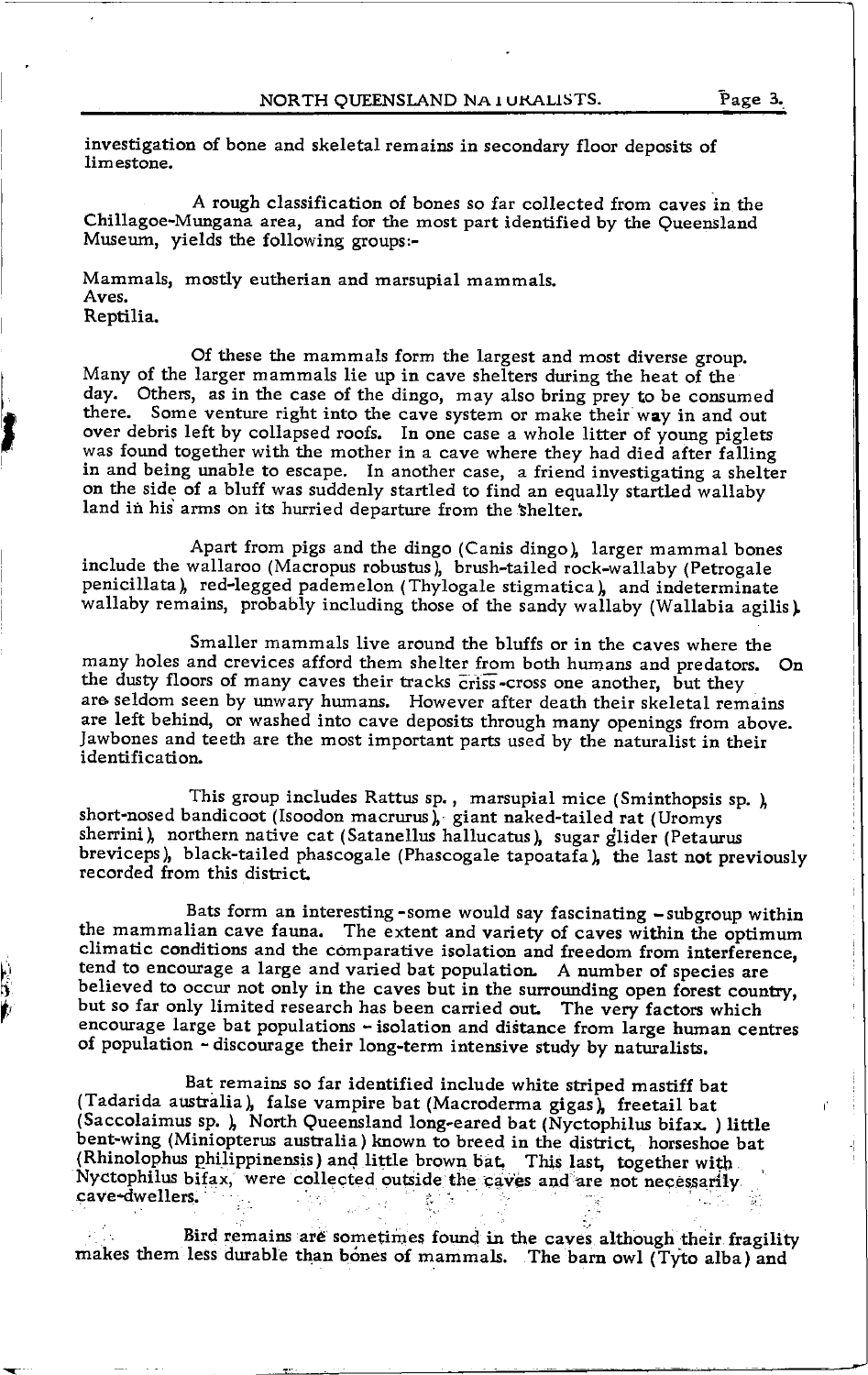#### Page 4.

#### NORTH QUEENSLAND NATURALISTS.

boobook owl (Ninox boobook) have been identified, and the grey swiftlet (Collacalia francica) nests high on cave walls in many large colonies. Although Peregrine falcon and nankeen kestrel are known to nest in and around the bluffs, only one diurnal bird of prey has so far been found actually living within the caves. This was a small hawk discovered by the Cassels family inhabiting a ledge high up near the entrance to the Royal Arch caves. Bone remains from the meals of this bird were later identified as mostly Rattus sp. with some remains of the long-nosed bandicoot (Perameles nasuta).

Among the reptiles, bones of blue-tongue lizards (Tiliqua scincoides) including complete skeletons, are most often found. The blue-tongues frequent the bluffs and open chambers, and sometimes fall victim to the bottles of water left under dripping stalactites and used for carbide lights.

The brown tree snake (Boiga sp. ) and carpet snake (Morelia sp. ) have also been recorded from in and around the bluffs.

This account is by no means definitive. It is no more than a summary of random collections and observations made of the vertebrate dwellers in the Mungana-Chillagoe limestone area, from the record-left by their skeletal remains. The work in this fascinating and almost untouched field has hardly begun.

IO TREZISE.

## PERIPATUS - A BIOLOGICAL ENIGMA.

Of the many biological oddities discovered in the early 1800's, few have shared the interest aroused by the Peripatids. From fossil evidence it appears that the group has remained almost unchanged since the Cambrian, about five hundred and fifty million years ago. This, coupled with a unique combination of anatomical characters, suggests that Peripatus, or a very close relative, could<br>have played an important role in the evolution of the Annelid worms and the myriapoduos Arthropods. Thus, Peripatus has gained popularity as both a "living fossil<sup>1</sup> and a "missing link".

The Reverend Lansdowne Guilding collected the first recorded speci mens in the West Indies in 1825 and, upon observing the strangely meandering gait of this small animal, named it Peripatus (Greek: PERIPATOS wandering about). Guilding included his new find in the Phylum Mollusca because of its slug like appearance and coarsely textured skin; he ignored the presence of a number of pairs of legs. Understandably there was soon some dispute over the correct classification of Peripatus. Finally, after a varied career as a Mollusc,<br>a Platyhelminth, an Annelid and a Myriaped, Peripatus was given a class of its own -Class Onychophora, generally included as an appendix to the Arthropoda. The Class Onychophora was later elevated to Phylum level and at present includes a number of related genera and some seventy species.

Anyone acquainted with Peripatus will appreciate the difficulties involved in precisely designating the animal to any previously established taxon. Externally, the body is elongate, superficially segmented and has a soft, velvety skin. The skin is flexible, and on close examination is covered by small papillae. Apart from the latter, these are all Annelid features. The anterior antennae, pair of simple eyes, mouth with two pairs of chitinous jaws, segmental arrangement of the legs and a pair of terminal claws on each leg are essentially Arthropod features. Internally, Peripatus has an Arthropod blood system, heart, body cavity and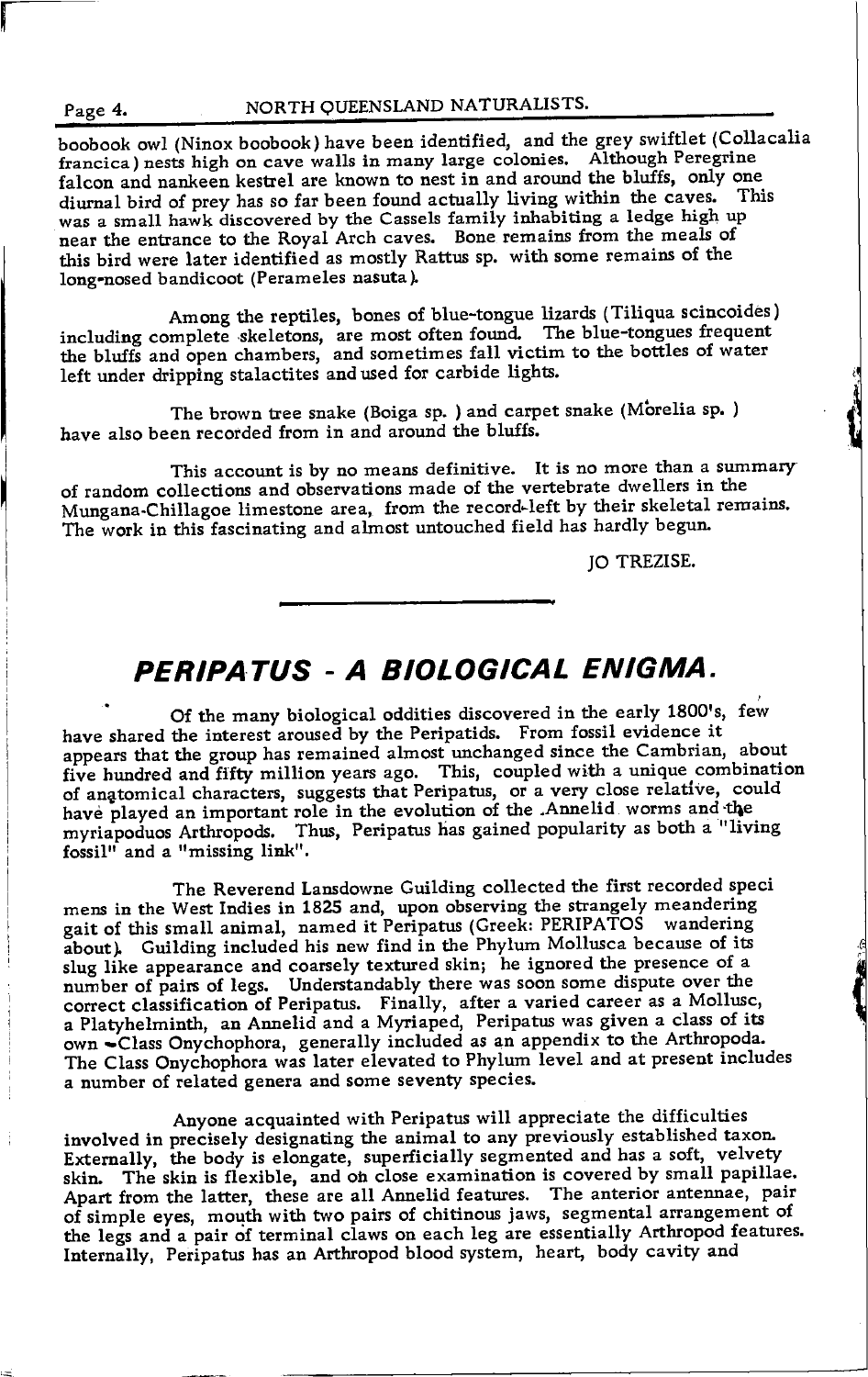respiratory system. On the other hand, the metameric (serially repeated) arrangement of certain internal structures is more Annelid than Arthropod, and is strong evidence supporting the overall primitive nature of Peripatus.

The Peripatids reproduce sexually, having distinct male and female individuals. Adult size varies according to species, but usually the male is smaller than the female. An extended adult male ranges from sixteen to seventy millimeters in length, while an adult female may attain a length on one hundred and twenty millimeters or more.

Although there are no recorded observations of sperm transference, three possible methods have been suggested. Firstly, small packets of sperm (sperm in the sperm) that is also the male on the body of the female. The (spermatophores) are deposited by the male on the body of the female. sperm then penetrate the skin and make their way to the oviducts and fertilize the eggs. Secondly, the spermatophores are deposited near the feinale and.she picls them up herself. Thirdly, the spermatophores are deposited directly into the female genital aperture.

I il

> Following fertilization, embryonic development may take as long as eight months in some species. At the end of gestation, up to twenty live young are produced over a period of a few days or even weeks. At birth, the young resemble adults in miniature but are almost translucent; pigmentation takes from four to ten days. At least two Australian species do not bear live young, but lay large, sculptured eggs. The eggs lie in the soil or leaf litter until they hatch. On an average the young are five millimeters in length at birth and, at a growth rate of around one millimeter per month, reach sexual maturity.in two years or so. They may remain with the female parent for the first few weeks of life.

Peripatids occur over a range of environmental situations, but limit ations on distribution are probably set by the amount of free water in the surface soil layers, together with humidity. Peripatids cannot prevent vital body water from evaporating through the small respiratory openings (tracheal pits) in the skin, and if exposed to dry conditions for only a short period of time, quickly dessicate and die. Therefore the animals are usually found in moist situations, for example Therefore the animals are usually found in moist situations, for example, in or under fallen logs, under stones, in the bases of tree-ferns and in the leaflitter on forest floors.

Most Onychophorans are nocturnal, emerging from their resting places at night to search for food. They are very mobile, walking by means of short, clawed legs. The legs, which are extensions of the body wall, are not jointed but are nonetheless flexible and move in a syncbronous rhytfim similar to that of <sup>a</sup> centipede.

Altbough they will eat dead animal material, Peripatids more often hunt small invertebrates such as termites, spring tails and amphipods. The method of food capture is unique in the animal world. On either side of the mouth is <sup>a</sup> large papilla, and situated at the tip of each of these is an opening of the greatly enlarged slime glands. When confronted by a possible meal, Peripatus raises the anterior portion of the body from the ground and, by muscular contractions of the body wall, directs two streams of slime over the prey. On contact with air, the slime hardens to form a tough, viscous net which holds the food firmly and enables Peripatus to eat a leisurely meal. Slime ejection is also an effective deterrent to predators.

In Australia, Peripatids have been recorded from Cape York to Tasmania in the east and from south-west Western Australia. There are two genera and seven described species, but in the light of recent work this species list could be extended by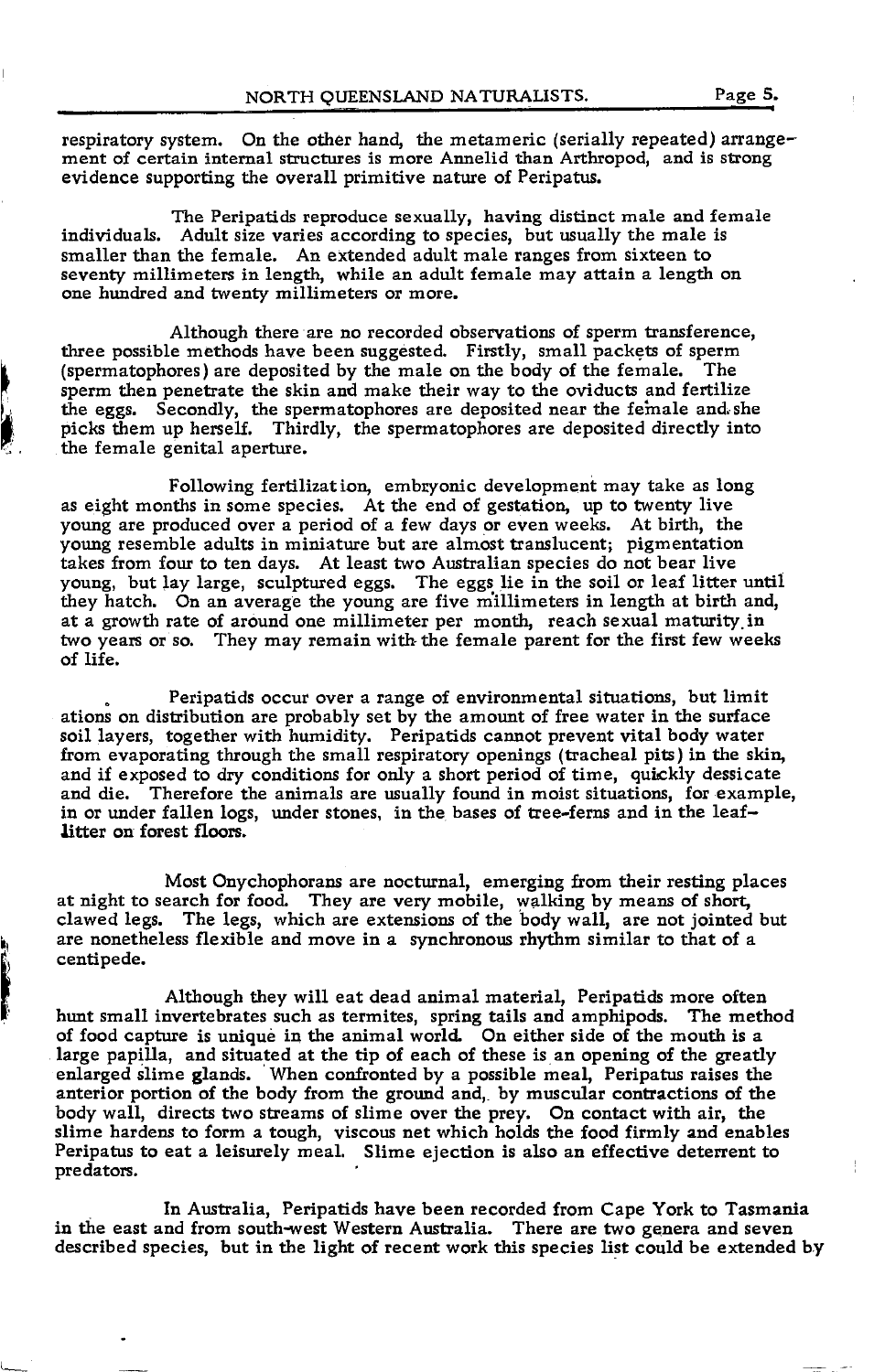NORTH QUEENSLAND NATURALISTS.

as many as ten or fifteen new members. The two existing Australian genera are:

- (1) PERIPATOIDES. which includes live bearing (ovoviviparous) forms with 14. 15 or 16 pairs of legs.
- (2) OOPERIPATUS. which included egg laying (oviparous) forms with 14 or 15 pairs of legs. The female bears a fleshy ovipositor between the last pair of legs.

Much work still remains to be carried out on this unusual group, particularly in Australia. However, as a consequence of the cryptic habit and environmental requirements of Peripatids, specimens are not readily available and are often difficult to maintain for long periods under laboratory conditions. Despite these obstacles, Peripatus will retain the interest of biologists for some time to come simply because there is so much more to learn regarding its habits

> Robert Hardie. Zoology Department, University of New England.

(A large pregnant female Peripatus sent to the author by our Club produced sixty-four live young. After this magnificent effort, she quite understandably passed away.  $Ed.$ )

# HONOUR TO CLUB MEMBER.

Congratulations to Dr. John H. Barnes on being awarded the M. B. E. in the recent Queen's Birthday Honours for his research into marine stingers.

# IS THERE A QUEENSLAND MARSUPIAL TIGER?

Ellis Troughton, former Curator of Mammals at the Australian Museum, is a foremost authority on Australian marsupials. In his book "Furred Animals of Australia", published in 1946, he discussed reported sightings of the "Striped Marsupial Cat of North Queensland". However in the 1967 edition of his book he states: "The discovery of skeletal remains ( of the Thylacine or Tasmanian wolf) in the Territory of New Guinea ... evidently supports my suggestion (P.49) that early accounts of a large striped marsupial cat inhabiting the dense rain forests of North Queensland may have indicated the presence of a few Thylacine survivors."

No specimen of a Queensland Marsupial Tiger has yet been examined and taxonomically described by a biologist nor has one yet been kept in captivity. Yet reports of sightings have been accumulating for over 100 years. In recent months, more evidence of the Queensland tiger has been assembled than ever before, and much of this information is not consistent with sightings of either Thvlacine or feral (bush) cat.

In the proceedings of the Zoological Society of London in 1871 and 1872, six accounts of sightings were recorded. One of these was from a surveying party camped in tropical rainforest on the banks of the Mackay River, and it included a drawing of a spoor left in soft ground after a nocturnal visit by the unseen animal. This creature emitted "a loud roar" and was heard on several nights. The foot structure, as seen from the imprint, was markedly different from felines, and was different from all other described marsupials (although bearing a resemblance to the Tasmanian wolf).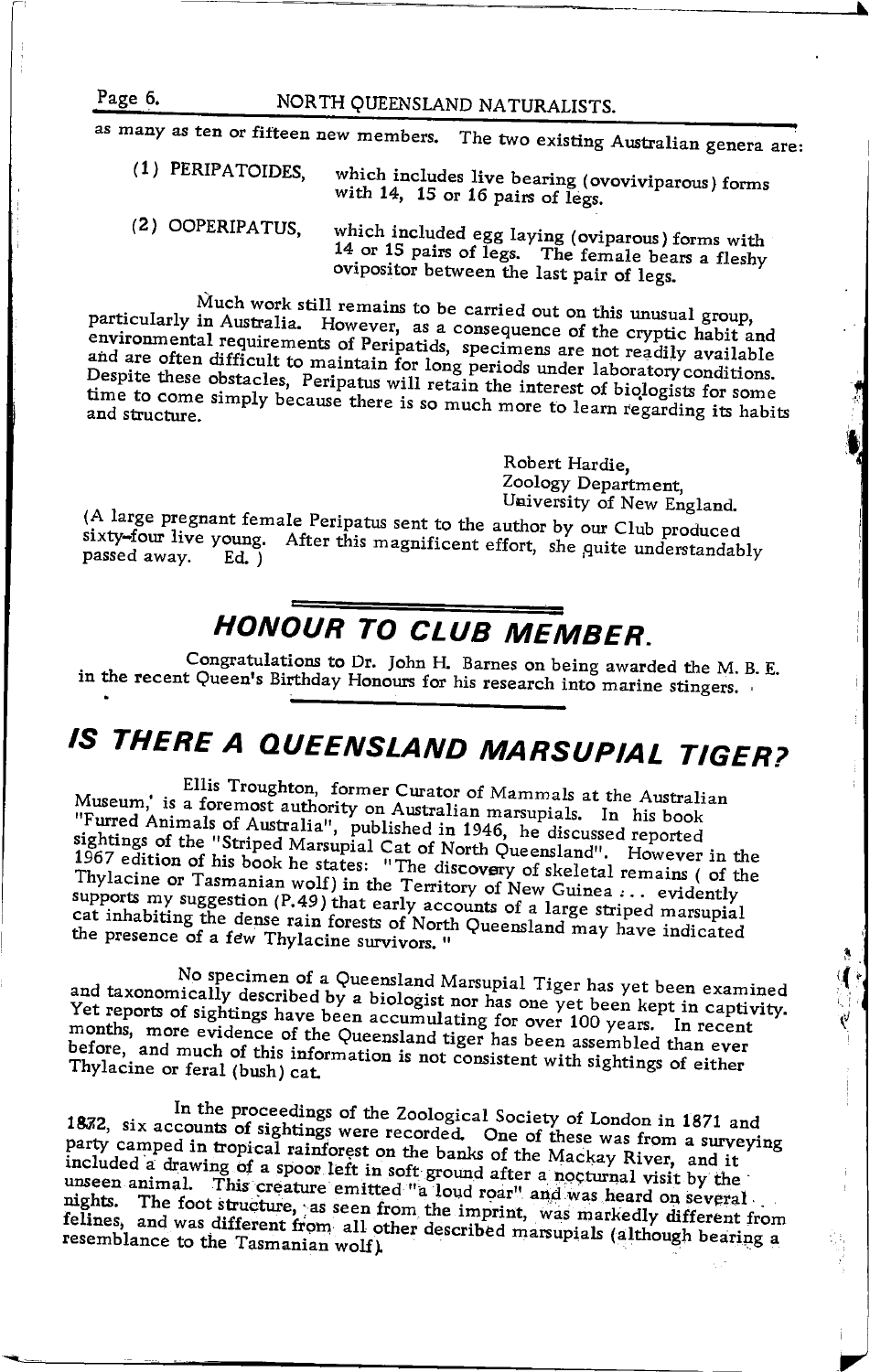Dr. Maurice Burton, writing about the Queensland Tiger in "Oryx," journal of the Fauna Preservation Society, in 1952, argues that there is a definite niche in the Australian ecosystem for a tiger-like carnivore to complement the other known native animals.

Similarly in 1959 Dr. Bernhard Heuvelmans in his book "On the Track of Unknown Animals<sup>i</sup>, drew attention to the Thylacosmilus, the extinct "sabre toothed tiger", a marsupial of South America. There are parallels in the ancient marsupial fauna of that continent and the past and present native fauna of Australia. From similar stock, therefore, it may be supposed that Australia would produce such an anirnal also. Thylacoleo, a sub-fossil from the Darling Downs, may be that animal and, as Heuvelmans says, "It would be quite natural to find a smaller species of the same group on the same continent."

The fossil skull of Thylacoleo, found on the Darling Downs many years ago, is believed by mammal experts to be the remains of a large lion-like marsupial. The skull is  $7<sup>n</sup>$  to  $3<sup>n</sup>$  across, and the highly specialised teeth structure suggests a diet both carnivorous and herbivorous (the experts are still arguing this point). Unless it was a monstrous creature (and the Australian Museum believes it was the size of a leopard only), its head must have been disproportionately large for its frame.

**ALL PROPER** 

Following are exerpts from some of the recently collated reports from farmers, bushmen and others, many of them people who have spent a lifetime in remote areas and who have placed no'more importance on their sighting than they would upon the sighting of a platypus or a diugo.

"Most of the tiger cats which I have killed were about four feet long and of fawn colout, with black stipes running acfoss the body, which was fairly long, rrnlike an ordinary cat.rr Kuranda, 1910.

"I can remember shooting one about the year 1915. They would be slightly taller and he avier built than a domestic cat, with large head and strong shoulders. Also striped rings around the body. This specimen had a young one on each teat, approximately ten in all. "This specimen had a young one on each teat, approximately ten in all. "

"... an animal about as large as a medium-sized dog rushed out and climbed a nearly tree. The animal was very savage. Its coat was beautiful and striped like<br>a tiger. "<br>Bellenden Range. 1925. Bellenden Range, 1925.

"It was as big as a fairly large dog, striped, and appeared to have a large head." Sarina, 1950.

"The head was a good deal larger than an old tomcat, with teeth a lot like the<br>extinct sabre toothed tiger (not size but shape). "Mt. Molloy, 1953.

"... head appeared round and broad, its nose shorter and broader than a dog's. Some of its teeth appeared to protrude out and upward like tusks. " Mt. Bartle Frere, 1968.

"The creature defying him had a round face and four exposed "tiger teeth'. In the other salient point in my opinion was the fact that big savage pig dogs<br>were terrified of it. "<br>Kuranda, 1945.

> (Prepared from article by Peter Makeig on the work of naturalist researcher, Janeice Plunkett. Miss Plunkett will welcome any help in finding and positively identifying this animal.)